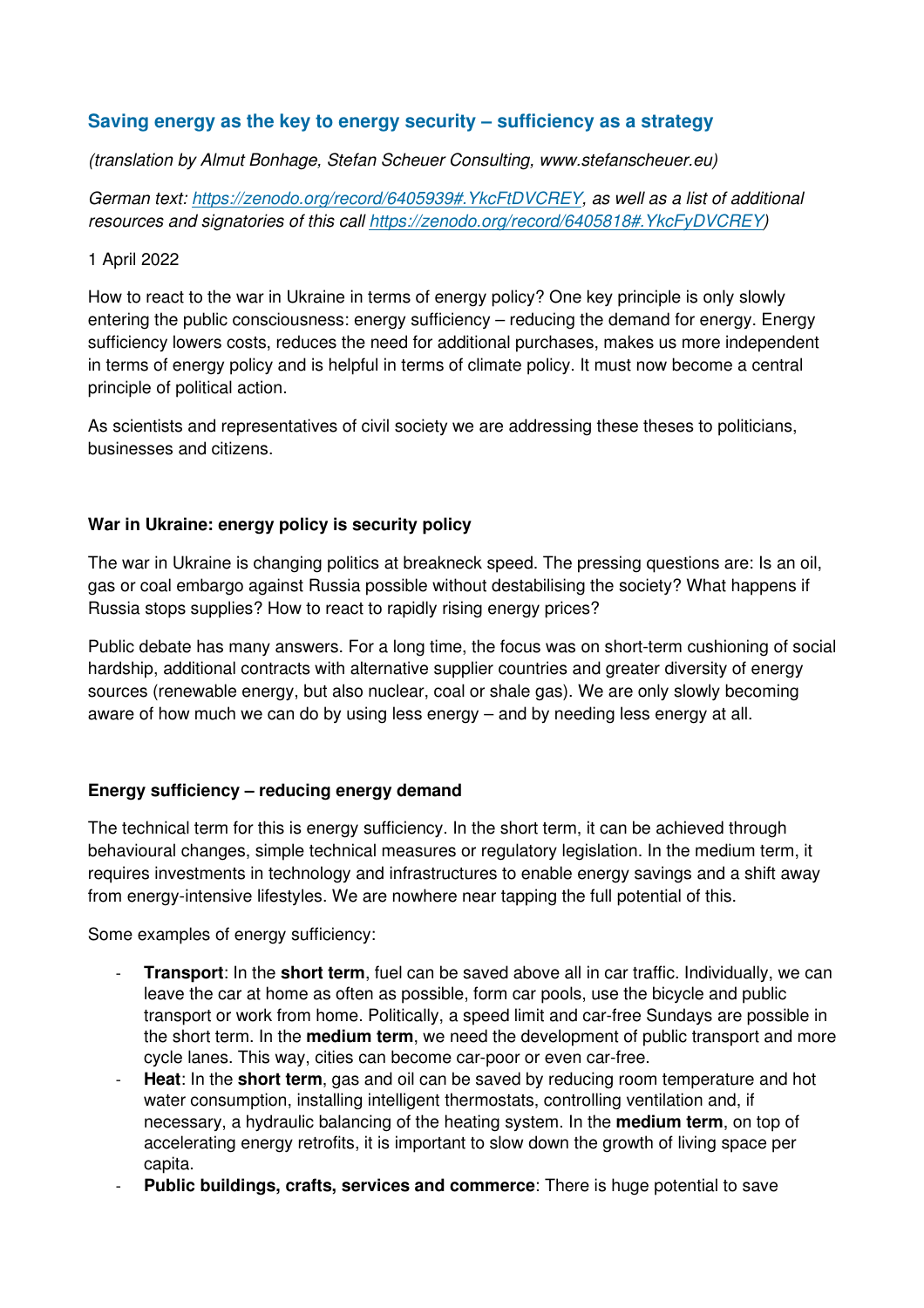electricity, gas and oil in the **short term**. In schools, offices and supermarkets, heating and air conditioning are often running around the clock – even when rooms are not in use. Also, lighting and digital advertising can be reduced at night.

- **Industry**: In the **short term**, the optimisation of operations and staff training can actually save energy. In the **medium term**, energy management systems and energy saving contracts avoid a lot of energy losses. New business models should focus on fewer but more durable products, on repair, sharing and reuse. Along with a shift in consumption patterns and lifestyles, the use of certain energy-intensive products – such as pesticides or plastics – can be reduced.
- **Agriculture**: A more plant-based diet requires less land. In the **medium term**, this creates space for a more nature-friendly agriculture that uses less energy-intensive mineral fertiliser, reduces groundwater pollution and leaves room for a diversity of animal and plant species. This also comes with major benefits for the climate.
- **Digitisation**: In the **short term**, a more careful use of data reduces energy demand in data centres and transmission networks. This involves downloading instead of streaming, WLAN instead of mobile data and looking things up instead of googling. In the **medium term**, we should use IT equipment for a longer time period as production is energy-intensive. This requires manufacturers to make repairs and updates possible.

#### **The multiple strengths of energy sufficiency**

- It makes us more **independent**, more resilient to supply disruptions, and more capable of political action, because we are less susceptible to blackmail. A society is more independent not only when it has more, but above all when it needs less.
- Many energy-sufficiency measures require no or very little investment and infrastructure. This means they **can be implemented immediately and are unbeatably cost-effective**. This frees up much needed resources for investments in the energy transition.
- Many citizens are appalled by the pointless and cruel war in Ukraine and want to do something about it. This momentum is worth being taken up. **Energy sufficiency offers a way out of feelings of helplessness** and is an act of practical solidarity.
- Energy sufficiency **does not create new dependencies** on climate-damaging technologies and it **does not require compromises with states that disregard human rights**.
- Many energy sufficiency measures have positive side effects. Riding a bicycle or eating more plant-based products is healthy. Driving slower improves road safety.

#### **An energy sufficiency policy is needed**

More than ever, we need energy-saving actions by citizens, organisations and companies. But they need to be supported to do so. Enabling and promoting energy-saving action is a political task. It involves all sectors and all energy carriers. To seriously implement energy sufficiency as a political strategy means:

- **Making energy sufficiency a quiding principle.** Every kilowatt hour that is not used does not have to be supplied. What cannot be avoided must be used efficiently or generated renewably. Fossil energy from alternative sources is a bridging solution that should be used as economically and briefly as possible.
- **Using existing knowledge and initiating learning processes.** Energy sufficiency can build on a wealth of experience: Ways to save energy have been researched for a long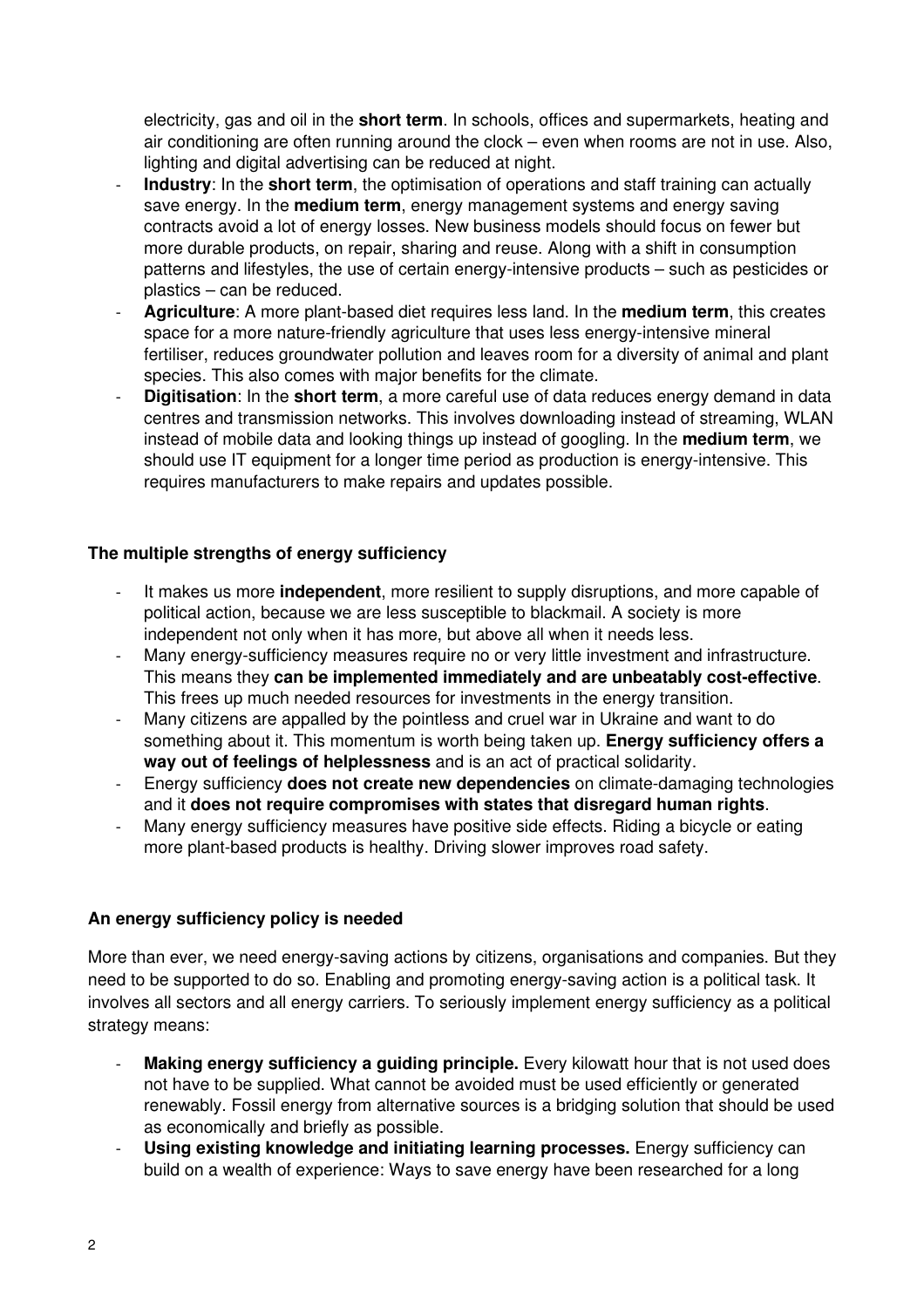time. A number of sources are attached to this thesis paper. What is needed now, above all, is a social learning process that recognises that energy supply is not unlimited.

- **Protecting the most vulnerable and equitable distributing scarce resources.** A basic supply of heat, electricity, mobility services and food must be ensured for all people. Organisations and individuals with particularly high consumption levels must contribute to this – through their own savings or financial contributions.
- **Reflecting needs.** We must have an open debate about which needs and desires must be met and what can be forgone. For example, the average temperature in residential buildings is 22 degrees. This could be reduced by 2 degrees without major losses in quality of life.
- **Developing concepts that are staggered over time and comprehensible to all.** Policymakers should develop answers to the questions: In which energy sources, sectors and applications savings can be made? Which of these can be implemented in the short term? What about the medium term? What preconditions are needed for this?
- **Communicating in a persuasive political way.** Politicians should send a clear message that energy sufficiency is a collective task and an important component of an energy policy strategy. Target group-specific campaigns and concerted actions ("we save together") contribute to this. To this end, a broad stakeholder alliance should be formed at municipal, regional and national level.
- **Steering through regulation and price signals.** In order to avoid free-riding at the expense of the majority, the above messages must be reinforced by binding regulations. These include, for example, a speed limit or ambitious product standards that motivate people to choose more sustainable alternatives. Energy-saving quotas could be introduced for energy suppliers and grid operators. Clear price signals for energy consumption must also be kept. Public funds should not subsidise consumption, but should relieve the burden from the most vulnerable and provide incentives to save energy – such as advice or investment subsidies for energy-saving technologies.
- Acting quickly. In order for the first measures to take effect by next winter, not only the planning but also the implementation should begin immediately.

## **At a glance**

- Energy sufficiency must become a **guiding principle for policy** followed by efficiency and renewable energy policies. Alternative fossil energy sources are only a bridging solution.
- Financial resources should not be used to subsidise consumption. On the one hand, they need to be directed towards **sufficiency measures which have a high impact**. On the other hand, they should **support disadvantaged and vulnerable groups** both financially and in their efforts to save energy.
- Energy sufficiency policy needs a **mix of convincing target group-specific communication, regulation and clear price signals**.
- Political leaders **must start now** to make Germany and Europe more resilient to crises through energy sufficiency.